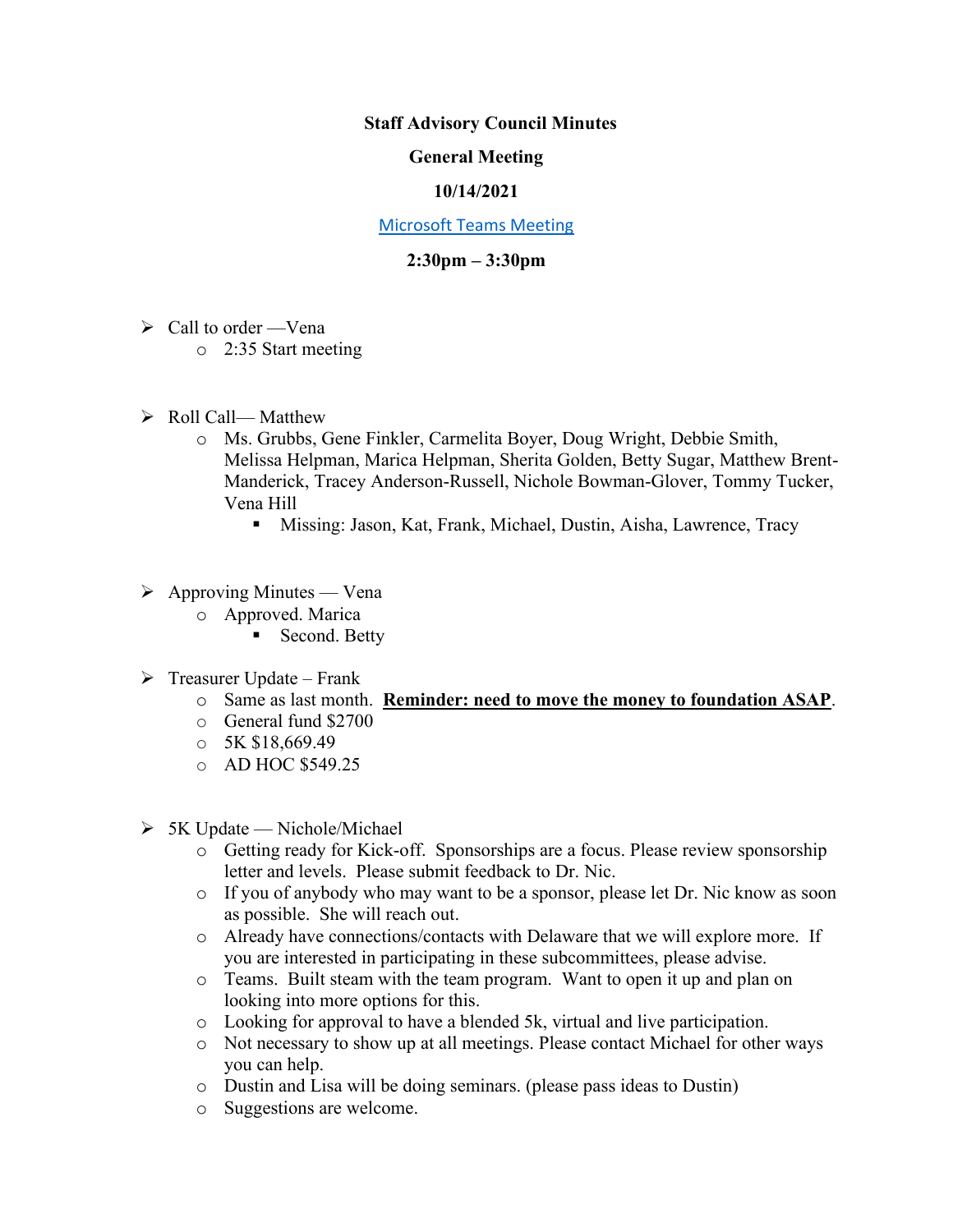- $\triangleright$  Wellbeing Update Nichole
	- o Please make note of the Newsletter.
	- o Tuesday at 11, you can bring questions about coins and benefits to Jason and Nichole.
	- o Wednesday 12-1, local chiropractor is doing a session about working from home and what to watch out for.
	- o Barnett McGowan from Voya Financial will be doing a "retirement Wellness" Thursday 10.21.
	- o Last Tuesday 10/26 will be the Ohio Deferred Compensation will present "Invest in your Future"  $\omega$  11.
	- o Vena suggested someone come speak about Vaccines. *Nichole will investigate this.*
- ➢ SAC Committees Report Outs Tommy/Kat/Doug
	- o Election and By-Laws: Doug
		- Elections and Bylaws Committee Update (10/14/21 D. Wright)
		- Committee includes: Doug Wright (Chair), Ms. Grubbs (Co-Chair), Vena Hill, Aloysius Kienee, Frank Sugar, & Michelle Baker
		- Committee met on 08/24 and 09/14 to begin work and review proposed changes/additions to bylaws from previous committee, regarding past treasurer and purchasing/marketing procedures.
		- Bylaws have not been updated since Aug. '18.
		- **•** Proposed changes/additions to bylaws from previous committee (past) treasurer and purchasing/marketing procedures) tabled until next SAC meeting on 11/09 for approval.
	- o Activities and Staff Enrichment: Tommy
		- Have not met yet
		- Look for an invite for November when we will begin brainstorming. Please come with ideas. (UPDATE. Meeting scheduled 11/5 @12:30.)
- ➢ COVID-19 Student Return to Campus and Instruction Group Vena
	- o Has not met in the past couple of weeks. Will be meeting tomorrow. Send any concerns to Vena. Call, E-mail. IM.
- $\triangleright$  Open Discussion/Questions All
	- o PLEASE LET EXECUTIVE TEAM KNOW IF YOU ARE GOING TO MISS A MEETING.
- ➢ Adjournment
	- $\circ$  3:17 Doug
		- Second. Nichole